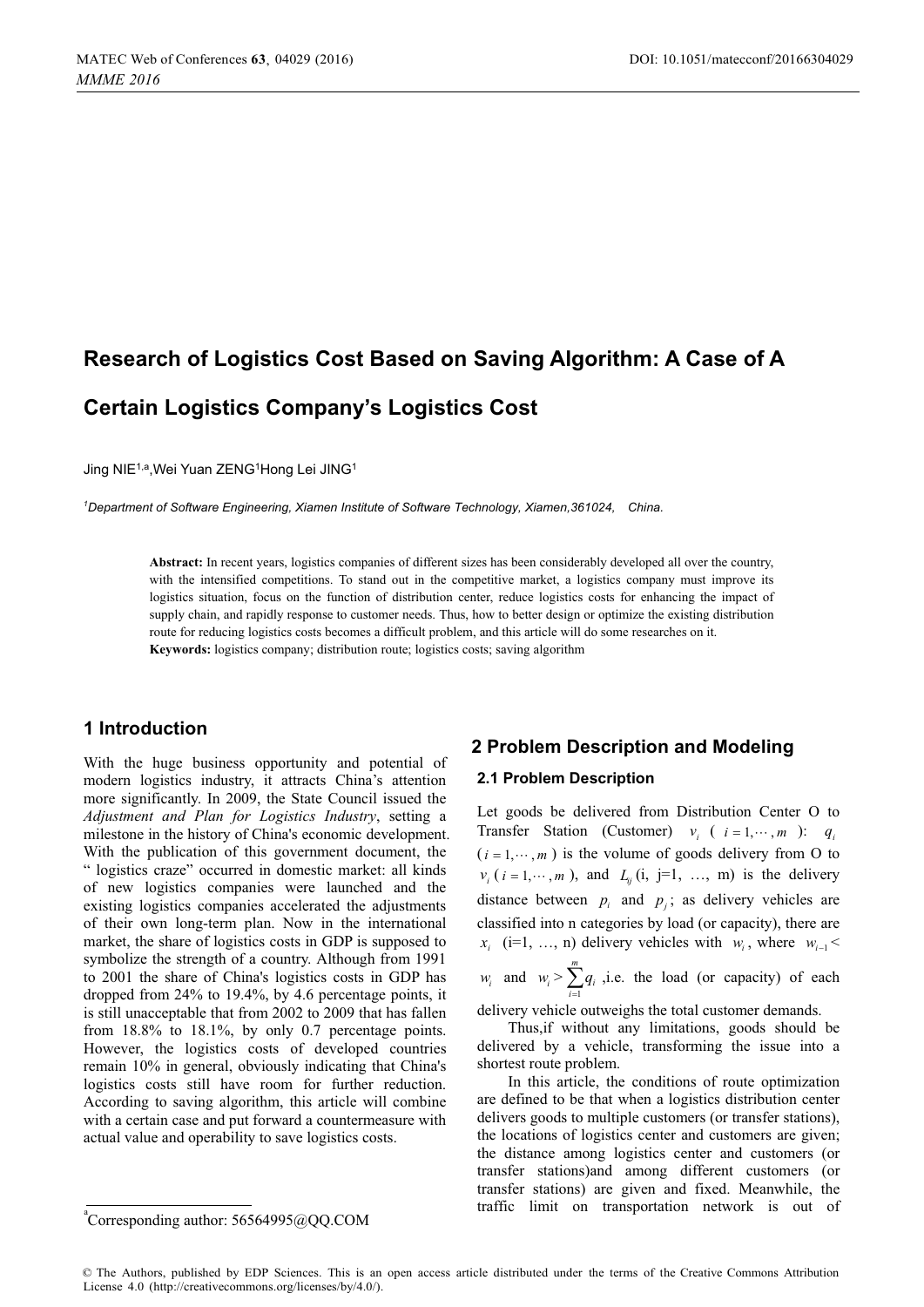consideration; customer time demand is out of limitation; each customer demand for goods does not exceed the maximum load of delivery vehicles while the goods can be mixed in a same vehicle; each vehicle hasa fixed maximum load, so overload cannot be allowed; each vehicle is set out from logistics centerand back here after delivery task is completed.

### **2.2 Parameter Definition and Problem Model**

V: Customer (or transfer station) set

O: Logistics distribution center

W: Capacity of delivery vehicle

 $q_i$ : Customer (or transfer station) demand

 $c_{ii}$ : Distance between customer (or transfer station) and another customer (or transfer station)

 $y_{ik}$ :1 represents that Vehicle k is driven from customer i to Customer j; 0 represents that Vehicle k is not driven from customer i to Customer j

 $x_{ijk}$ :1 represents that Customer i is served by Vehicle k; 0

represents that Customer i is not served by Vehicle k. So mathematical modeling can be as follows:

*KV V*

$$
\min \sum_{k=1}^{K} \sum_{i=1}^{V} \sum_{i \neq j, j=0}^{V} c_{ij} x_{ijk} \quad (1)
$$
\n
$$
st \sum_{i=0}^{V} q_i y_{ik} \leq W, \forall k \subseteq K \quad (2)
$$
\n
$$
\sum_{k=1}^{K} y_{ik} = \begin{cases} k, & i=0\\ l, & i \subseteq V \end{cases} \quad (3)
$$
\n
$$
\sum_{i \in V} x_{ijk} = y_{jk}, \forall j \in V, k \in K \quad (4)
$$
\n
$$
\sum_{j \in V} x_{ijk} = y_{jk}, \forall i \in V, k \in K \quad (5)
$$
\n
$$
x_{ijk} \in \{0,1\}, \forall i, j \in V, k \in K \quad (6)
$$
\n
$$
y_{jk} \in \{0,1\}, \forall i \in V, k \in K \quad (7)
$$
\nis a function (3) are explained.

The meanings of equation(1) to equation(7) are explained as follows:

Equation(1): Find the minimum of route distance sum

Equation(2): Total volume of goods through each route does not exceed the capacity of delivery vehicles

Equation(3): Upper equation represents the number of vehicles in logistics distribution center; lower one represents that each demand site can only be served by a vehicle

Equation(4): Traffic conservation limit

Equation(5): Traffic conservation limit

Equation(6): Distribution site of Vehicle k

Equation(7): Route of Vehicle k

### **3 Algorithm Analysis**

This article chooses C-W saving algorithm to optimize the distribution of a certain logistics company, due to the fact that in logistics distribution system route optimization has too many limits including vehicles' capacity limits, load limits, time limits, etc., while saving algorithm has the

advantage of adding constraints flexibly.

### **3.1 Distribution Model**

#### *3.1.1* Point-to-point Transportation

Shortest route algorithm between two points is the most basic one in the category of logistics distribution. It determines the best route among multiple distribution sites by calculating the shortest route between two points. Given the actual constraints such as the one-way traffic system and delivery speed, as well as the road control on vehicle types, etc., the road network within distribution area can be taken as a Digraph  $G=(V, E)$  with weights, where the weight of each side is a non-negative real number. In addition, let the point of v be a starting point of distribution. Then calculate the shortest route from the starting point to other vertexes.

# *3.1.2 Single-loop Transportation - TSP*

Single-loop transportation problem is to select an appropriate and closure-required route through all the nodes for a given node-set D in the route optimization. In transportation decision, it mainly aims at the route arrangement of a single vehicle for ensuring that the shortest distance is driven by the target vehicle through all the customers. TSP mathematical model is described as:

Based on the Digraph  $G=(V, E)$ , where  $V = \{v_1, v_2, \dots, v_n\},\ \ E = \{e_1, e_2, \dots, e_m\}$ 

Unit cost among vertexes is  $C = \left\{ c_{ij} | i, j \in N, 1 \le i, j \le n \right\}$ 

Distance is  $D = \{d_{ij} | i, j \in N, 1 \le i, j \le n\}$  (8)

$$
\text{objective function is } \min \sum_{i=1}^{n} c_{i(i+1)} d_{i(i+1)} \tag{9}
$$

The traveling salesman sets out from and returns to the starting point, thus  $v_{n+1} = v_1$ .

# *3.1.3 Multi-loop Transportation - VRP*

Multi-loop transportation is a common distribution issue in societyand an integration of single-loop transportation problems. It originates from TSP. VRP is generally defined as an appropriated route arrangement that makes vehicles pass a series of loading point and (or) unloading point orderly and achieve some certain purposes (such as the shortest distance, least cost, shortest time, least vehicles, etc.) under the constraints (such as the demands for goods, delivery volumes, delivery times, vehicles' capacity limits, distance limits and time limits, etc.).

VRP mathematical model is described as:

Based on the Digraph  $G=(V, E)$ , the vertex set is  $V = \{v_0, v_1, \dots, v_n\}$ , the set of two vertexes(or side set) is  $E = \left\{ (v_i, v_j) | v_i, v_j \in V, i \neq j \right\}$ , where  $v_0$  represents the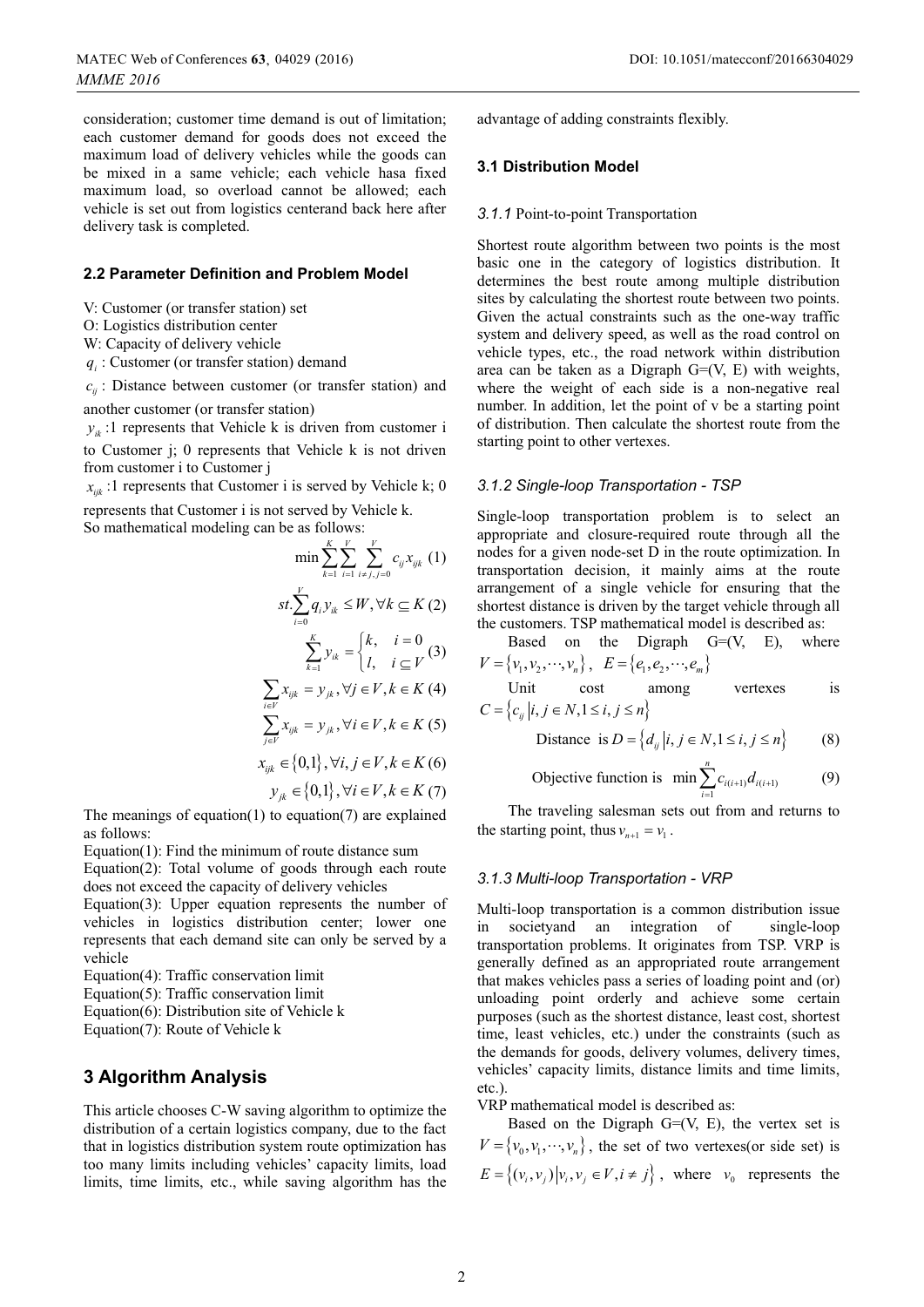location of distribution center, and other nodes represent all the customers.

The basic condition of a typical VRP model is arranging N vehicles to deliver goods for L customers. Its purpose is to determine the number of vehicle M  $(M \leq N)$  and to finish the arrangement of loop transportation with the minimum costs. Its target model can be represented as follows:

$$
\text{Objective function: } \min Z = \sum_{m=1}^{M} \sum_{l=1}^{L} d_{lm} x_{lm} \tag{10}
$$

Constraints:

$$
\sum_{l=1}^{L} w_l x_{lm} \le b_m, (l = 1, 2, \cdots, L; m = 1, 2, \cdots, M)
$$
 (11)

$$
\sum_{m=1}^{M} x_{lm} = L , (m = 1, 2, \cdots, M) \ x_{lm} \in \{0, 1\} ,
$$

 $(l = 1, 2, \cdots, L; m = 1, 2, \cdots, M)$  (12)

where  $b<sub>m</sub>$  is the transport capacity of Vehicle m;L is the sum of customers;M is the sum of vehicles;  $w_i$  is the demand (by weight or volume) of Customer l.

## **3.2 Shortest Route Solution of Point-to-point Transportation - Dijkstra Algorithm**

Dijkstra algorithm is also called dual labeling method. This method is to give the connecting Point  $v_i$  two labels  $l_i, k_i$  in the Digraph G=(V, E), where the first label  $l_i$  represents the shortest distance from the starting point  $v_s$  to  $v_i$  and the second one  $k_i$  represents the subscript of one adjacent point before  $v_i$  in this shortest route, further finding the shortest route.

### **3.3 Basic Principle of Saving Algorithm**

Saving algorithm is put forward by Clarke and Wright in 1964, aiming at solving vehicle routing problem. Its basic principle is: Distribution Center O delivers goods to n distribution sites through one-node route connecting all the sites and distribution center. Therefore, the total cost of distribution transportation is:

$$
z = \sum_{i=1}^{n} c_{oi} + \sum_{i=1}^{n} c_{io} (13)
$$

If Distribution Site i is connected with Site j and forms a route tothe distribution center, the saving cost will be:

$$
s(i, j) = c_{oi} + c_{io} + c_{oj} + c_{jo} - (c_{oi} + c_{ij} + c_{jo})
$$
  
=  $c_{io} + c_{oj} - c_{ij}$  (14)

The more the value of  $s(i, j)$  is, the more costs will save when connecting Site i and Site j. In the practical route optimization, saving cost is sorted by the value of s(i, j) in descending order. This algorithm has an

advantage of fast calculation speed. Especially in the small-scale distribution optimization, the calculation is completed fast by the close accuracy and best solution.

### **4 Calculation Example**

As the distribution center, a certain logistics company delivers goods to 12 customers. The center has five vehicles with the load of 680 items per vehicle. Find the best solution for the shortest route.

This issue for VRP with single center and non-full loads has the following characteristics: the location of logistics distribution center is given and single; the locations and demands of transfer stations are given; the route and distance among transfer stations are given and determined; vehicles are only unloaded in transfer stations and return empty to the distribution center after distribution; the distribution center has only a sort of vehicles. Find the objective function: the minimum cost of vehicle delivery routes is reflected as the shortest distance in this solution.

According to the data provided by a certain logistics company, draw a route distribution from this company to each transfer station at last, as shown below:



Figure 1. Route distribution from this company to each transfer station

### **4.1 Symbol Instructions of Transfer Stations**

**Table 1.** Symbol Correspondences of Transfer Stations

|  | 2 3 4 5 6 7 8 9 |  |  |  |
|--|-----------------|--|--|--|

**Table 2.** Demands of Transfer Stations (Unit: Item)

| $p_{1}$ |                                                     |  |  |  |  |
|---------|-----------------------------------------------------|--|--|--|--|
|         | 470   690   625   300   525   230   295   225   295 |  |  |  |  |

#### **4.2 Solution Process.**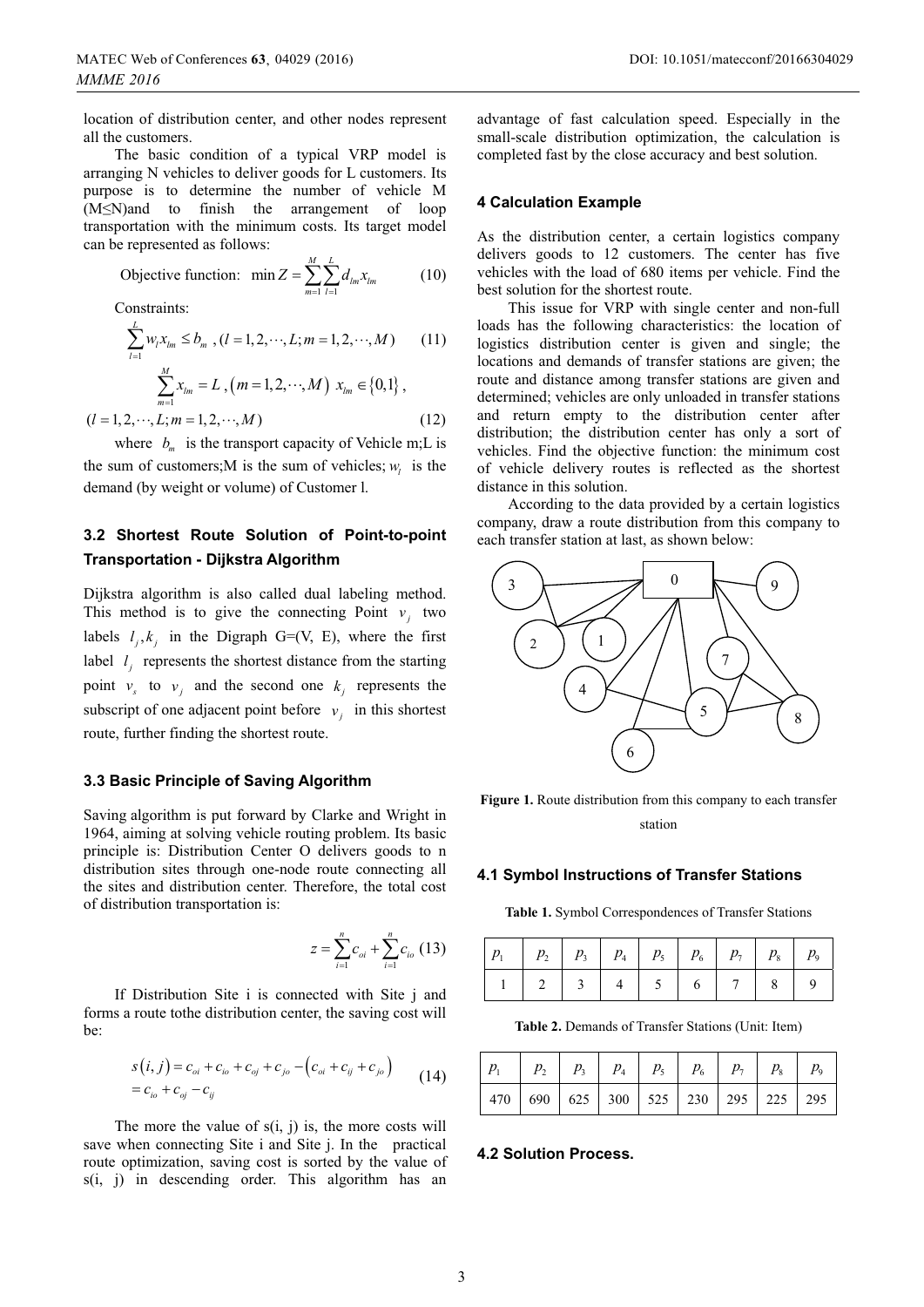First, calculate the distances among this company and transfer stations.

Second, calculate the shortest distances among this company and transfer stations.

Third, calculate the saving mileage  $s(i, j)$  among customers by saving algorithm, according to the shortest distances.

Forth, sort s(i, j) in descending order.

Fifth, find the initial solution.

Sixth, find the best solution (according to the savings in descending order).

According to the saving algorithm, we can find that only the route below can save the distance. The saving distance is as shown below:

**Table 3.** Route and Distance

| Route<br><b>Distance</b>   | $p_{5}, p_{6}$ | $p_4, p_6$ | $p_6, p_8$ | $p_4, p_8$ | $\mid p_6, p_7 \mid$ | $p_4, p_7$ | $p_{7}, p_{8}$ |
|----------------------------|----------------|------------|------------|------------|----------------------|------------|----------------|
| <b>Corresponding Route</b> | $5 - 6$        | $4-6$      | $6 - 8$    | $4 - 8$    | $6 - 7$              | $4 - 7$    | $7 - 8$        |
| <b>Mileage</b>             | 2433           | 2438       | 2443       | >2438      | >2438                | >2438      | >2438          |

By the comparative analysis of the table above, we find that Route 5-6 can save the maximum mileage under the premise of equal vehicles.

According to the practical route, the saving mileages of Route 5-6 in practice is less than that in theory. Therefore, we should choose the route of the second maximum saving mileage, i.e. Route 4-6.

Theoretically, the goods delivery from logistics center to nine transfer stations respectively needs 10 vehicles once and 20 vehicles twice. According to the current situation of this company, goods are delivered to transfer stations twice per week basically. The working time of vehicles is from Tuesday to Saturday, i.e. five days per week. If goods are delivered to nine transfer stations twice in the five days, 18 transfer stations can be reached; and if five vehicles are on work in the five days, 25 places (transfer stations) can be reached. Therefore, the existing five vehicles with full load can achieve the annual freight volume by the route above, completing the task with the excess capacity of solving emergencies.

Compared with original route, this route saves costs as follows:

goods are delivered 2 per week and 8 times per month at most.

Monthly saving mileages (km): 218×8=1744

Monthly saving tolls (yuan):  $25\times8=160$ 

Monthly saving oil costs (yuan): 1744×0.33×6.7=3856

˄Logistics vehicle of this company costs 0.33L oil

per kilometer, and oil price is calculated by 6.7 yuan/L. Annual saving oil costs (yuan): 3856×12=46272

Annual saving tolls (yuan): 160×12=1920

Total saving costs (equaling annual saving oil costs plus annual saving tolls): 46272+1920=48192.

### **Acknowledgments**

Fund Project: the Project of Xiamen Science and Technology Program under Grant Nos. 3502Z20153006, 3502Z20133042.

### **References**

- 1. Lv Xiongwei.Researches on post VRPTW based on genetic algorithm [J].Journal of Shandong University: Engineering Science, 2009, 44(6):46-50.
- 2. LIU Cheng.VRP with interval parameters and its improved C-W algorithm [J].Journal of Wuhan University of Technology, 2010, 32(2):182-185.
- 3. FAN Zhan, Liang Guolong.Design and expending of adaptive neighborhood searching algorithm for TSP [J].Computer Engineering and Applications, 2008, 44(12):71-74.
- 4. Zhang Xuezhi, Chen Gongyu.An improved saving method of the vehicle routing problem [J].Systems Engineering, 2008, 26(11):67-70.
- 5. Altinel 1,Oncan T.A new enhancement of the Clarke and Wright savings heuristic for the capacitated vehicle routing problem[J].The Journal of the